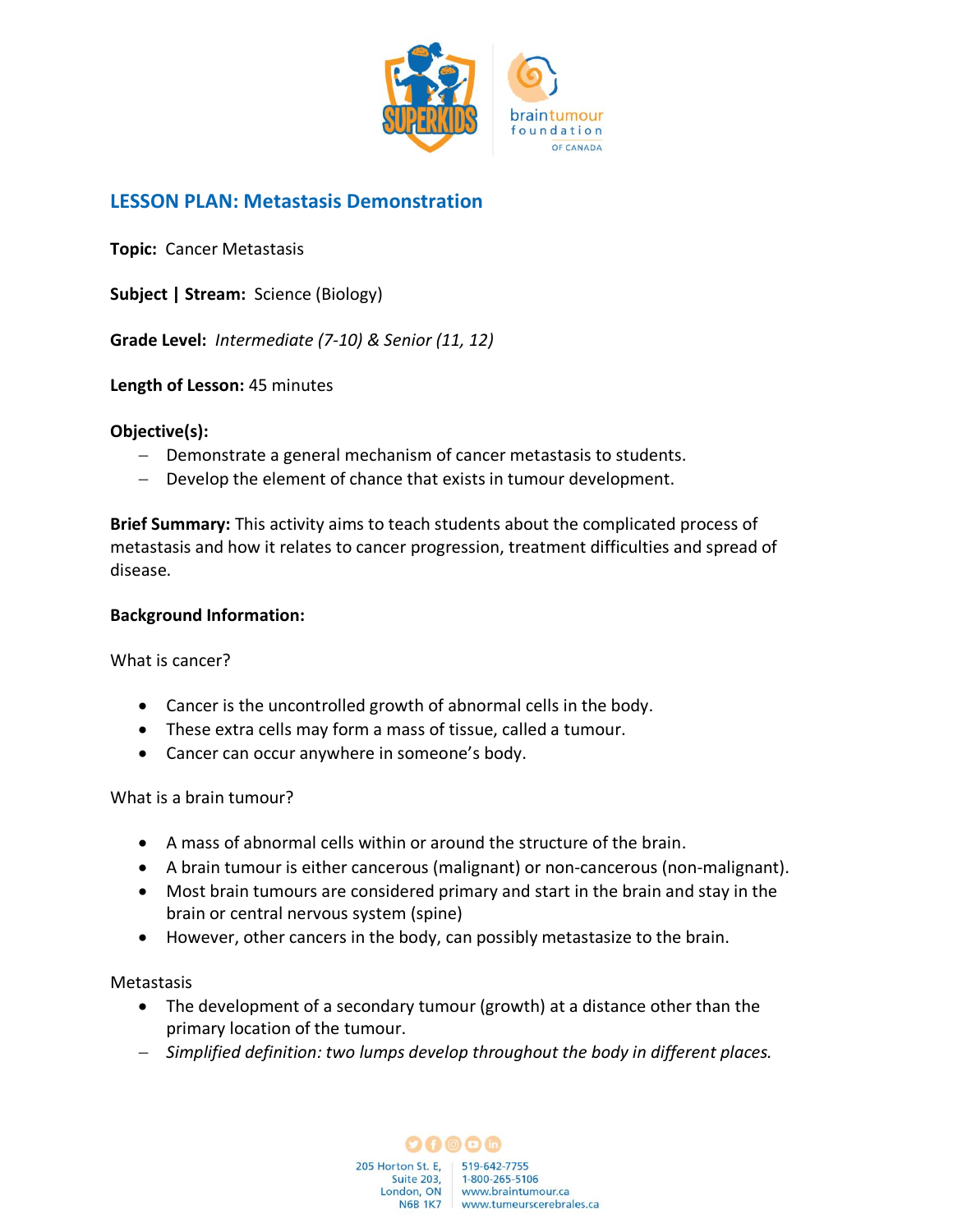

Primary Tumour

- An abnormal mass of cells that forms when cells grow and divide more than they should.
- − *Simplified definition: a lump that forms in your body.*

# **Resources | Materials Required per Pair:**

- − 6 individual dice (place one die at each station).
- − 6 pieces of paper (place one piece of paper at each station to be used for tallying)
- − Name tags (one for each student).
	- o Instead of writing names, it is the names of the different stations.

# **ACTIVITY INSTRUCTIONS**

#### **PRE-SET UP FOR THE ACTIVITY:**

**A.** Set up 6 stations around the room, each labelled a different body organ (e.g., brain, lungs, kidney, bone, liver, colon) with a clear path between each station:

- 1. Brain (station #1)
- 2. Lungs (station #2)
- 3. Kidney (station #3)
- 4. Bone (station #4)
- 5. Liver (station #5)
- 6. Colon (station #6)

These numbers will align with the numbers on the die.

# **NOTE: Because brain tumours do not metastasize to other parts of the body (other than the spine), teams will be initially assigned to the stations 2 through 5.**

**B.** Organize name tags ahead of time. Instead of writing name on name tags, the names of each station will be written on each name tag (i.e.) lungs, kidney, bone, live, or colon.

**C.** Split the class into five (5) groups and assign each group to any of the following stations:

- Lungs
- Kidney
- Bone
- Live
- Colon

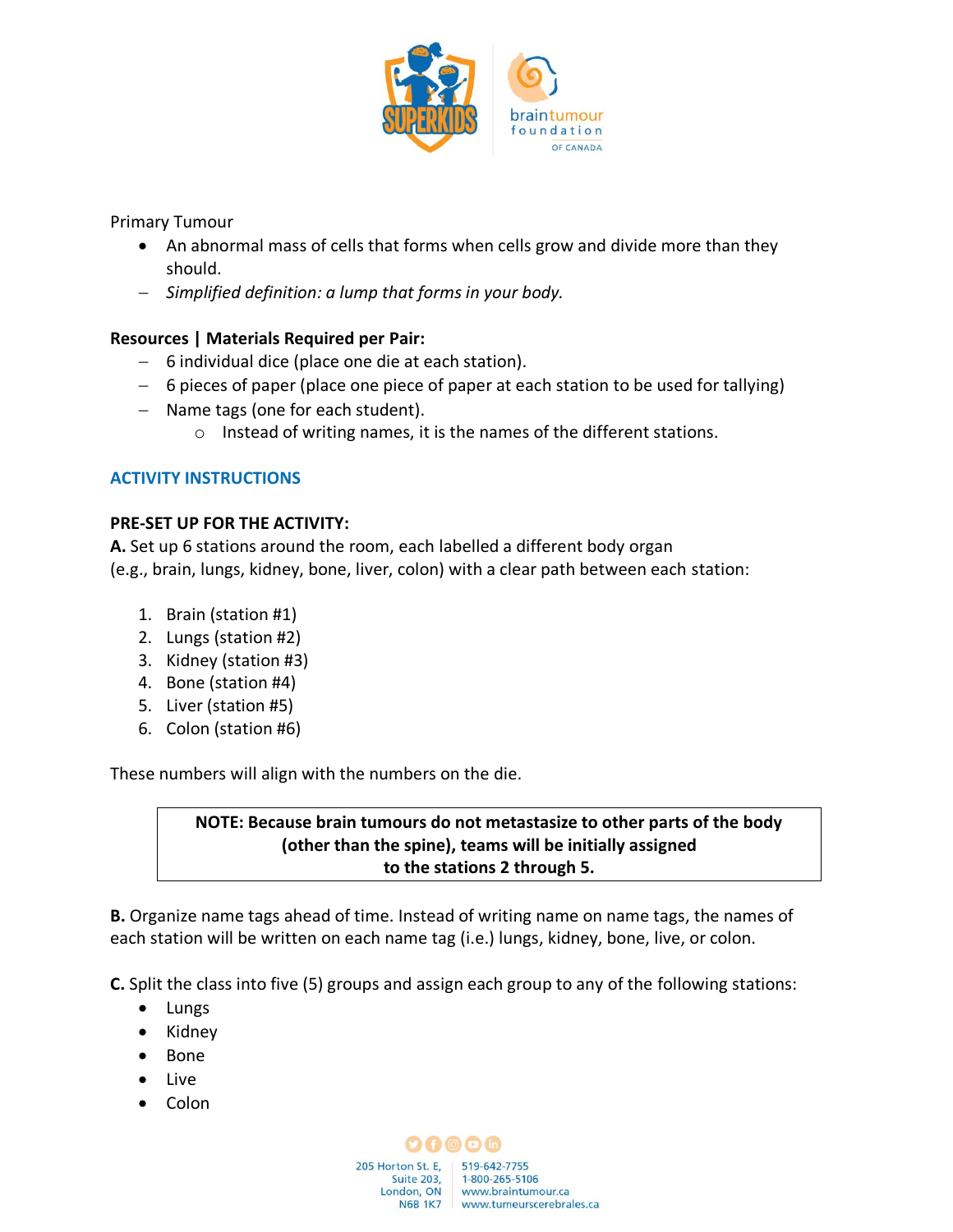

D. Each student grabs a name tag based on the initial station they are assigned to.

### **HOW TO PLAY THE ACTIVITY:**

- 1. To begin, ONE student from EACH team rolls the die and moves to the station that the dice corresponds to (i.e.) if the student started at station #2 (lungs) and rolls a 3, they move to station #3 (kidney).
	- − *This represents a secondary location of tumour cells.*
- 2. When arriving at the secondary location, students DO NOT need a new name tag. They keep their original name tag as a point of reference to where they started at the beginning of the activity.
- 3. The next student rolls the die and repeats step 1 and continues to do so.
- 4. As students move around to different stations, they will add a tally to the piece of paper.
- 5. When that station receives 5 tally's, the group will raise their hand to call the teacher over.
- 6. The teacher will add a STRIKE to that station.
- 7. When a station gets 3 strikes, its out of play. The station has been taken over and is damaged.
	- − *This represents how cancer can metastasize and damage other organs in the body.*
- 8. Students continue rolling the dice, if they get a number corresponding to a damaged station, they roll again until they get an active station.
- 9. As stations are damaged, we see how the subsequent stations are damaged faster because the same number of students are occupying a smaller number of stations.
- 10. The last station to remain standing will be the organ that cancer could not successfully take over.
- 11. As students continue to flow through, multiple tallies will appear in the different stations (corresponding to different sites in the body), representing how tumour cells can move beyond the secondary location.